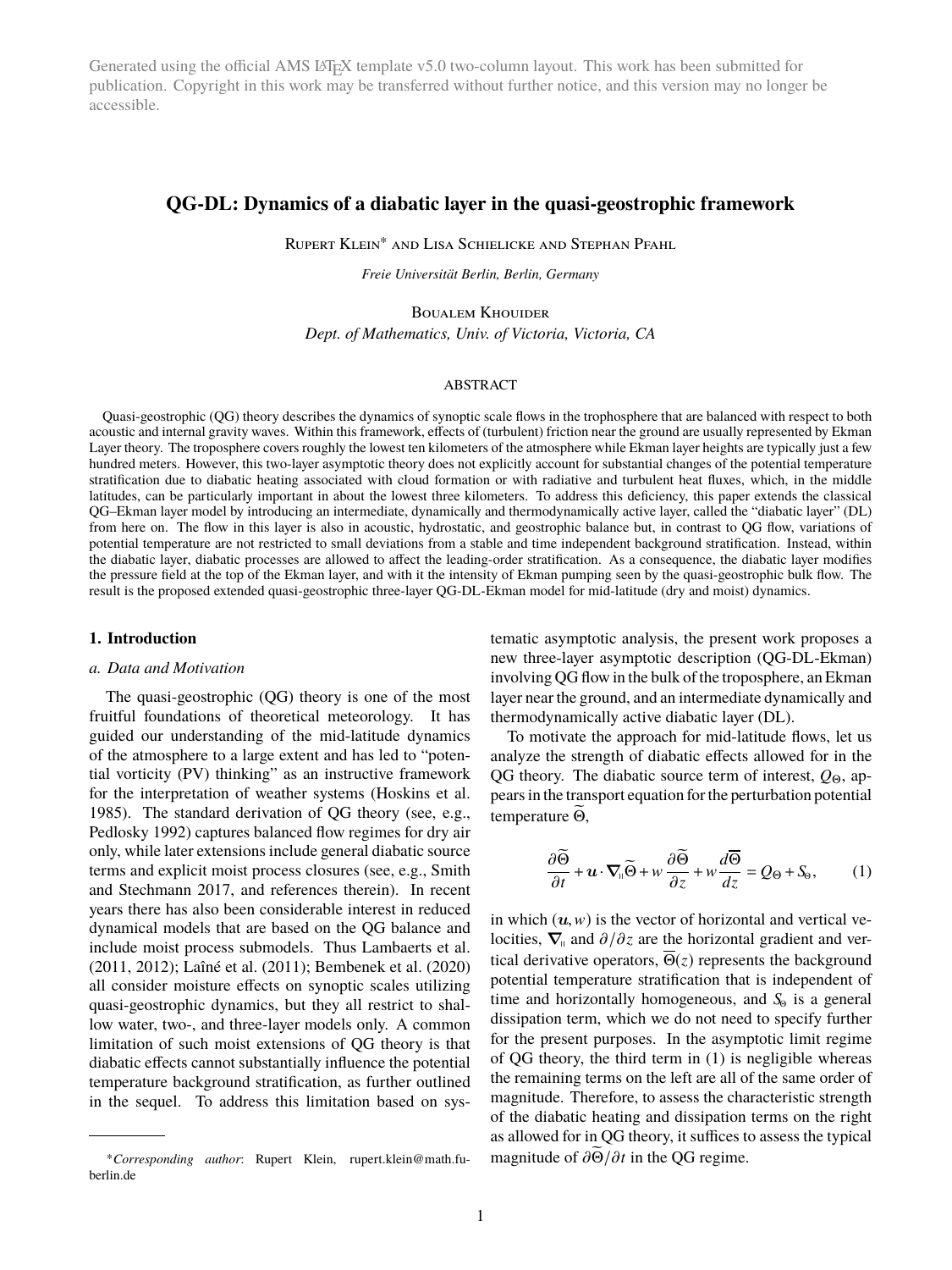The characteristic time scale of quasi-geostrophic motion is given by

$$
t_{\rm ref}^* = \frac{\ell_{\rm syn}^*}{u_{\rm ref}^*} = \frac{N_{\rm ref}^*}{f_0^*} \frac{h_{\rm sc}^*}{u_{\rm ref}^*} = 8 \cdot 10^4 \text{ s} \sim 1 \text{ day},\tag{2}
$$

where  $\ell_{syn}^* = N_{ref}^* h_{sc}^* / f_0^* = 800 \text{ km}$  is the synoptic length scale,  $N_{\text{ref}}^* = 10^{-2} \text{ s}^{-1}$  is a characteristic buoyancy frequency due to the stable background stratification,  $f_0^* = 10^{-4}$  s<sup>-1</sup> is a typical mid-latitude Coriolis parameter,  $h_{\text{sc}}^* = 8.8 \text{ km}$ <br>is the pressure scale beight, and  $u^* = 10 \text{ m/s}$  is a charis the pressure scale height, and  $u_{\text{ref}}^* = 10 \text{ m/s}$  is a characteristic flow velocity (see tables 2 and 3 below, which are adapted from (Klein 2010) to match mid-latitude conditions). Now, QG theory results from an asymptotic expansion justified by small Rossby numbers, Ro =  $\frac{u_{ref}^*}{f_0^* \ell_{syn}^*}$  =  $10^{-1} \ll 1$ , and the expansion of potential temperature reads

$$
\Theta = \Theta_0 + \varepsilon \Theta_1(z) + \varepsilon^2 \widetilde{\Theta}(t, x, z) + o(\varepsilon^2), \tag{3}
$$

where  $\varepsilon \sim \text{Ro}$  is the small expansion parameter with a constant of proportionality to be specified below. Thus we find that deviations of potential temperature from the stable background distribution are assumed to be  $O(\varepsilon^2 T_{\text{ref}}^*) \sim 3 \text{ K}$ ,<br>where  $\Theta_0 = T^* \sim 300 \text{ K}$  is the reference temperature where  $\Theta_0 = T_{\text{ref}}^* \sim 300 \text{ K}$  is the reference temperature. These estimates, on the basis of (1), enable us to assess the characteristic strength of the diabatic source terms allowed for in QG theory as

$$
Q_{\Theta}^* \sim \frac{\varepsilon^2 T_{\text{ref}}^*}{t_{\text{ref}}^*} = 3 \text{ K/day}.
$$
 (4)

This level of diabatic heating compares well with the largescale/daily mean effects of radiation and other physical source terms in reanalysis data (Zhang et al. 2017). Nevertheless, the physical source terms representing, e.g., latent heat release during cloud formation and turbulent heat fluxes near the surface can be substantially stronger as is also shown in (Zhang et al. 2017). Further corroboration comes from Figure 4.8 of Hartmann (2016) (based on data from Lettau and Davidson (1957)) who demonstrates that near-surface temperature over land can vary by more than 15 K between sunrise and early afternoon, which implies heating rates of more than 45 K/day near the surface, and still more than  $12 K/day$  above 500 m altitude. Finally, radiative heating or cooling rates can largely exceed the 3 K/day average, in particular, near the upper and lower edges of clouds. For example, Mather et al. (2007, see their Fig. 8), based on remote sensing observations, estimate heating rates in excess of 20 K/day near the base and cooling rates of similar magnitudes near the top of clouds in the tropical upper troposphere.

These considerations and estimates imply, that

1. QG theory describes only higher order (i.e., small) deviations of potential temperature from a given, time independent background stratification, and

2. the intensity of diabatic processes allowed for in QG theory amount to potential temperature tendencies of  $\sim$  3 K/day. However, heating rates associated with surface-atmosphere fluxes or radiation near cloud edges can be much larger.

Therefore, QG scaling is inadequate to describe weather with substantially stronger influence of diabatic processes.

These two implications are not restricted to the classical dry-air QG system. Recent extensions of the QG theory to moist dynamics by Smith and Stechmann (2017); Marsico et al. (2019) are subject to the same limitations. Thus, in their section 3, Smith and Stechmann (2017) state that "appropriately defined Rossby and Froude numbers are comparable and small", and that one key assumption of their theory is that the background stratification of the equivalent potential temperature stratification is large. As a consequence, with respect to the transport of buoyancy their theory follows closely the lines of classical QG theory. The immediate implication is again that, within their model, the dynamics cannot substantially change the stability of the stratification.

Let us support our point regarding the strength of moisture effects in the lowest few kilometers of the atmosphere by two additational estimates. First, we assess a mean precipitation rate that would correspond to the typical QGscale heating rate of approximately  $3 K/day$  when generated by latent heat release and the subsequent fall-out of rain. With  $L_{\text{ref}}^* = 2.5 \cdot 10^6 \text{ J/kg}$  the latent heat of con-<br>densation of water vapor  $c^* \approx 10^3 \text{ J/kg/K}$  the dry air densation of water vapor,  $c_{pd}^* \sim 10^3 \text{ J/kg/K}$  the dry air heat capacity at constant pressure,  $\rho_d^* \sim 1.25 \text{ kg/m}^3$  and  $\epsilon^* = 10^3 \text{ kg/m}^3$  the tuning dry gir and liquid water dangi ties, respectively, and *A* some horizontal reference area on  $\frac{1}{l} \sim 10^3 \text{ kg/m}^3$  the typical dry air and liquid water densithe synoptic scale, we let

$$
\rho_d^* c_{pd}^* Q_{\Theta}^* h_{\rm sc}^* A = \rho_l^* L_{\rm ref}^* P_{\rm QG} A \,. \tag{5}
$$

Here, the left hand side is the rate of change of dry air internal energy within a volume of  $h$ <sup>\*</sup> ∗ due to the diabatic heating  $Q_{\Theta}^*$ , while the right hand side represents the rate of latent heat released by the condensation of water forming precipitation. The rate of precipitation, *P*<sub>OG</sub>, is measured in mm/h. This yields, given the previous concrete data with a diabatic heating of  $Q_{\Theta}^* = 3$  K/day, a characteristic precipitation rate under QG scaling of

$$
P_{\rm QG} = \frac{\rho_d^*}{\rho_l^*} \frac{c_{pd}^* Q_{\Theta}^*}{L_{\rm ref}^*} h_{\rm sc}^* \sim 0.4 \, \text{mm/h} \,. \tag{6}
$$

This is a very small number given that even the category of "light rain" is associated with precipitation rates of <sup>2</sup>.5 mm/<sup>h</sup> (American Meteorological Society 2020).

Secondly, we observe that in many mid-latitude situations most of the atmospheric water content resides in the lowest few kilometers while it falls off rapidly with height.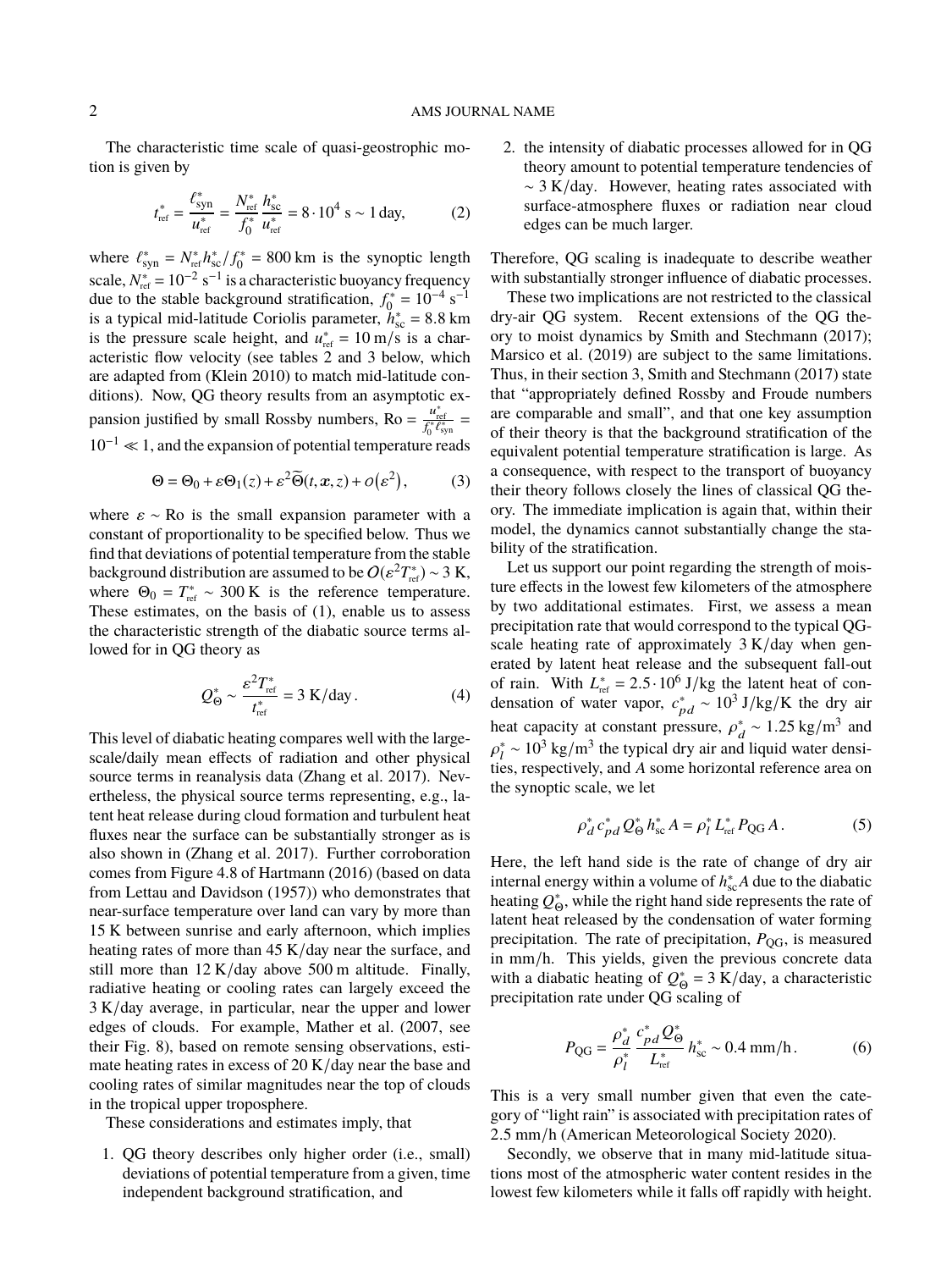See fig. 1 for some instantaneous and time-averaged vertical profiles of specific humidity in the mid-latitudes extracted from the ERA5 reanalysis data set (Hersbach et al. 2020). Although individual profiles more or less differ in terms of magnitude and distribution of specific humidity in the lower troposphere, in most of the profiles shown specific humidity is down to a quarter of its maximum value at heights of 700 to 600 hPa, i.e., at about 3 to 4 km.



Fig. 1. Vertical profiles of specific humidity derived from the global ERA5 Reanalysis data set (Hersbach et al. 2020) for specific locations in the midlatitudes at some selected times during July 2019 (dashed lines). The solid black line displays the mean vertical profile of the boreal summer months June to August in the 5-year period 2015-2019 calculated for latitudes between 30◦N and 60◦N.

What is the precipitation rate that would be generated if a substantial fraction of the water vapor with a mixing ratio at the level of  $q_v^* \sim 10 \frac{g}{kg} = 0.01$  resides in the lowest, say three, kilometers ( $\sim \sqrt{\epsilon}h_{\rm sc}^{*}$ ) of the atmosphere initially (i.e., in the diabatic layer) and if some frontal or related (i.e., in the diabatic layer) and if some frontal or related process converts it into precipitation over the time scale of a day? The corresponding rain mass flux density,  $\dot{M}$ ", would amount to

$$
\dot{M}^{"} = \frac{\rho_d^* q_v^*}{\ell_{syn}^* / u_{\text{ref}}^*} \sqrt{\varepsilon} h_{\text{sc}}^* \sim \frac{1}{15} \cdot 10^{-2} \frac{\text{kg}}{\text{m}^2 \text{s}},\tag{7}
$$

which translates to a precipitation rate of

$$
P_{\rm DL} = \frac{\dot{M}^{\prime\prime}}{\rho_l^*} \cdot 3600 \, \text{s/h} \cdot 1000 \, \text{mm/m} \sim 2.4 \, \text{mm/h} \,. \tag{8}
$$

This is substantially larger than the QG estimate in (6), and, e.g., in line with typical mean precipitation rates within

midlatitude cyclones as shown, for instance, by Bengtsson et al. (2009) who obtained averaged precipitation intensities in the range of <sup>1</sup>.0...3.6 mm/<sup>h</sup> in a composite analysis based on climate simulations and ERA40 reanalysis data.

Much of the enhanced diabatic heating described above, except for the radiative heating at cloud edges, is restricted mostly to the lower part of the troposphere. On the one hand, this is related to the fact that the atmospheric moisture content is a strong function of temperature and thus decreases with altitude (see again fig. 1), thereby constraining the latent heat that can be released at higher levels. On the other hand, turbulent convective heat fluxes are strongest near the surface and generally decrease in magnitude with height. In particular, turbulent fluxes over land are associated with the formation of mixing layers with typical heights of 1.5...2.5 km (Wang and Wang 2014). These layers are characterized by approximately constant values of potential temperature and specific humidity with height, while the humidity drops rapidly above the mixing layer top. For the incorporation of such strong diabatic heating in existing QG theories, it thus appears reasonable to focus on a "diabatic layer" with a vertical extent of ∼ 3 km above the surface.

### *b. Organization of the paper*

The rest of the paper is organized as follows. Section 2 describes and summarizes the essential properties of the diabatic layer. Section 3 provides the governing equations and asymptotic scalings adopted in the sequel. Section 4 contains a brief overview of the classical QG–Ekman layer theory, which we include here for the sake of completeness and to render the paper largely self-contained. Section 5 derives the diabatic layer equations. Section 6 provides further discussion, a summary, and an outlook.

#### **2. The essence of the diabatic layer (DL) dynamics**

Here we summarize the essential differences between the new QG-DL-Ekman and the classical QG-Ekman models. Equations in this section are in dimensional form, but we have dropped the <sup>∗</sup>-indicator here to streamline the notation.

Classical QG theory divides the trophosphere into two dynamically different vertical layers (Pedlosky 1992). In the bulk of the troposphere, friction and turbulent transport are neglected to leading order and the horizontal momentum balance is dominated by the pressure gradient and Coriolis terms. Near the ground, these terms are important, however, and enter into a three-term balance with the former two in the "Ekman layer". As indicated above, the scalings underlying that theory only allow for rather weak diabatic effects. In particular, these are not strong enough to substantially change the dominant potential temperature stratification, which is represented by the terms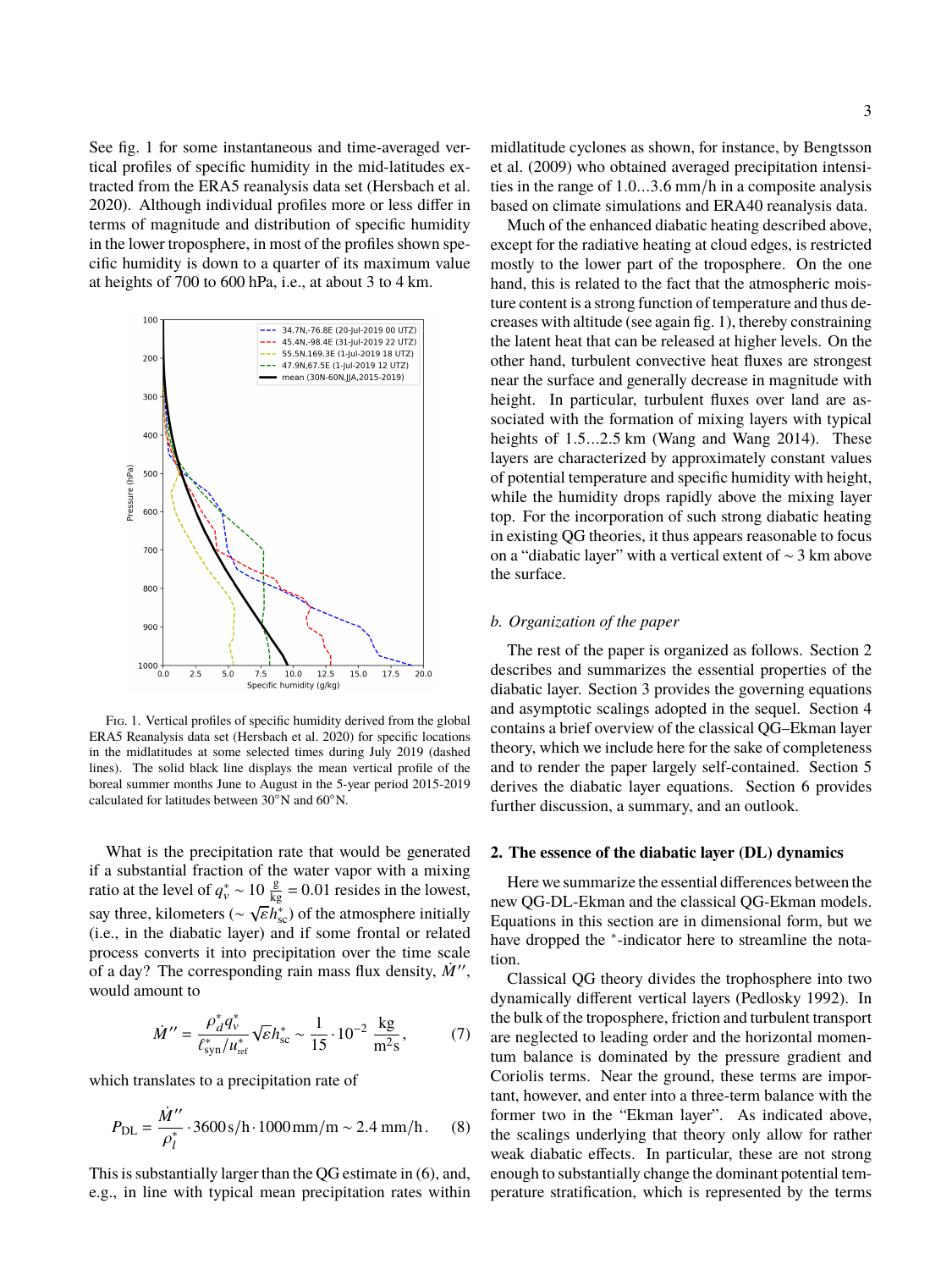$\Theta_0 + \varepsilon \Theta_1(z)$  in (3). In fact, space-time dependent variability of the potential temperature arises first at  $O(\varepsilon^2)$ . The situation is sketched in the left panel of fig. 2. Yet in situation is sketched in the left panel of fig. 2. Yet, in the lower few kilometers, thermal or moist convection can cumulatively change the mean stratification all the way to nearly neutral (Stevens 2005) on (sub-)daily time scales and this is not covered by QG theory.

A remedy is proposed here by introduction of an additional "diabatic layer". As shown on the right panel of fig. 2, we include a layer of an intermediate height of  $\sqrt{\epsilon}h_{\rm sc} \sim 3$  km. Within this layer all deviations from<br>the reference potential temperature  $\Theta_0$  are subject to the the reference potential temperature  $\Theta_0$  are subject to the layer's dynamics, and not just higher-order deviations from the leading and first order background stratification  $\Theta_0 + \varepsilon \Theta_1(z)$  as is the case in QG theory, see (3). Mathematically, this change in scalings is represented by a modified expansion scheme,  $\Theta = \Theta_0 + \varepsilon^{\frac{3}{2}} \widetilde{\Theta}(t, x, \eta) + \text{h.o.t.}$ <br>(b o t = higher order terms) for the notential temperature (h.o.t. = higher order terms) for the potential temperature in the diabatic layer, with the scaled vertical coordinate  $\eta = z/\sqrt{\varepsilon}$ . With this ansatz, the potential temperature transport equation becomes transport equation becomes

$$
\frac{\partial \tilde{\Theta}}{\partial t} + \boldsymbol{u} \cdot \boldsymbol{\nabla}_{\mathbf{u}} \tilde{\Theta} = Q_{\Theta} + S_{\Theta},\tag{9}
$$

from which the vertical advection terms are absent. Clearly, in the absence of the source and dissipation terms on the right, and for horizontally homogeneous initial data  $\widetilde{\Theta}(0,\mathbf{x},\eta) = \widetilde{\Theta}_{*}(\eta)$ ,  $\widetilde{\Theta}$  will remain constant in time and will just maintain the time independent background stratification, which is compatible with QG theory. The theory does allow for non-zero diabatic source terms, however, and this generates the leading-order variability of the potential temperature soundings which QG theory cannot account for (cf. the right panel of fig. 2).

The horizontal wind in the diabatic layer is determined by geostrophic balance, i.e., by

$$
f_0 \, \mathbf{k} \times \mathbf{u} + c_p \Theta_0 \, \nabla_{\mathbf{u}} \pi = 0, \tag{10}
$$

and the (Exner) pressure perturbation,  $\pi$ , is subject to hydrostatic balance, i.e.,

$$
c_p \Theta_0 \frac{\partial \pi}{\partial \eta} = g \frac{\tilde{\Theta}}{\Theta_0}.
$$
 (11)

Both these balances are also found in QG theory. The next essential difference between the two regimes is that, the diabatic layer being a boundary layer in the sense of matched asymptotic expansions, the pressure near the top of the layer has to agree asymptotically with that near the bottom of the QG bulk flow. Therefore, the diabatic layer pressure is determined by the pressure at the bottom of the QG layer together with the hydrostatic relation in (11). This is in contrast to QG theory in which the pressure is



Fig. 2. Magnitudes of the dynamically evolving deviations of potential temperature from the background stratification  $\Theta_0 + \varepsilon \Theta_1(z)$  (dashed line) across the pressure scale height according to the QG (left) and the present three-layer theory (right). Whereas QG theory always assumes a stable background stratification,  $d\Theta_1/dz > 0$ , dynamic variations of potential temperature in the diabatic layer are comparable to the variability of the background stratification, so that it can accomodate neutral or even unstable stratification.

determined as the solution to a three-dimensional Poissontype equation with the potential vorticity as a source term (Pedlosky 1992).

Due to the hydrostatic balance in (11), the pressure at the bottom of the diabatic layer will generally differ substantially from that found at the bottom of the QG layer. But it is the former which drives the Ekman layer, so that the forcing by the diabatic layer will generate a horizontal distribution of Ekman pumping that deviates strongly from the pumping that would be induced by the QG pressure field.

Next it turns out, as we show below, that the leading *and* first order horizontal flow fields in the diabatic layer are divergence-free. As a consequence, the leading order vertical velocity is constrained by mass conservation to be constant throughout the diabatic layer, i.e.,

$$
\frac{\partial w}{\partial \eta} = 0. \tag{12}
$$

This implies that the vertical velocity at the top of the Ekman layer is maintained through the diabatic layer and provides the bottom boundary condition for the vertical velocity in the QG domain. In short, the diabatic layer substantially influences Ekman pumping, and hence the QG flow aloft. The latter, in turn, controls the pressure field at the top of the diabatic layer, thereby closing a feedback loop of couplings between the layers. Figure 3 summarizes these causal feedbacks and compares them with those found in QG theory.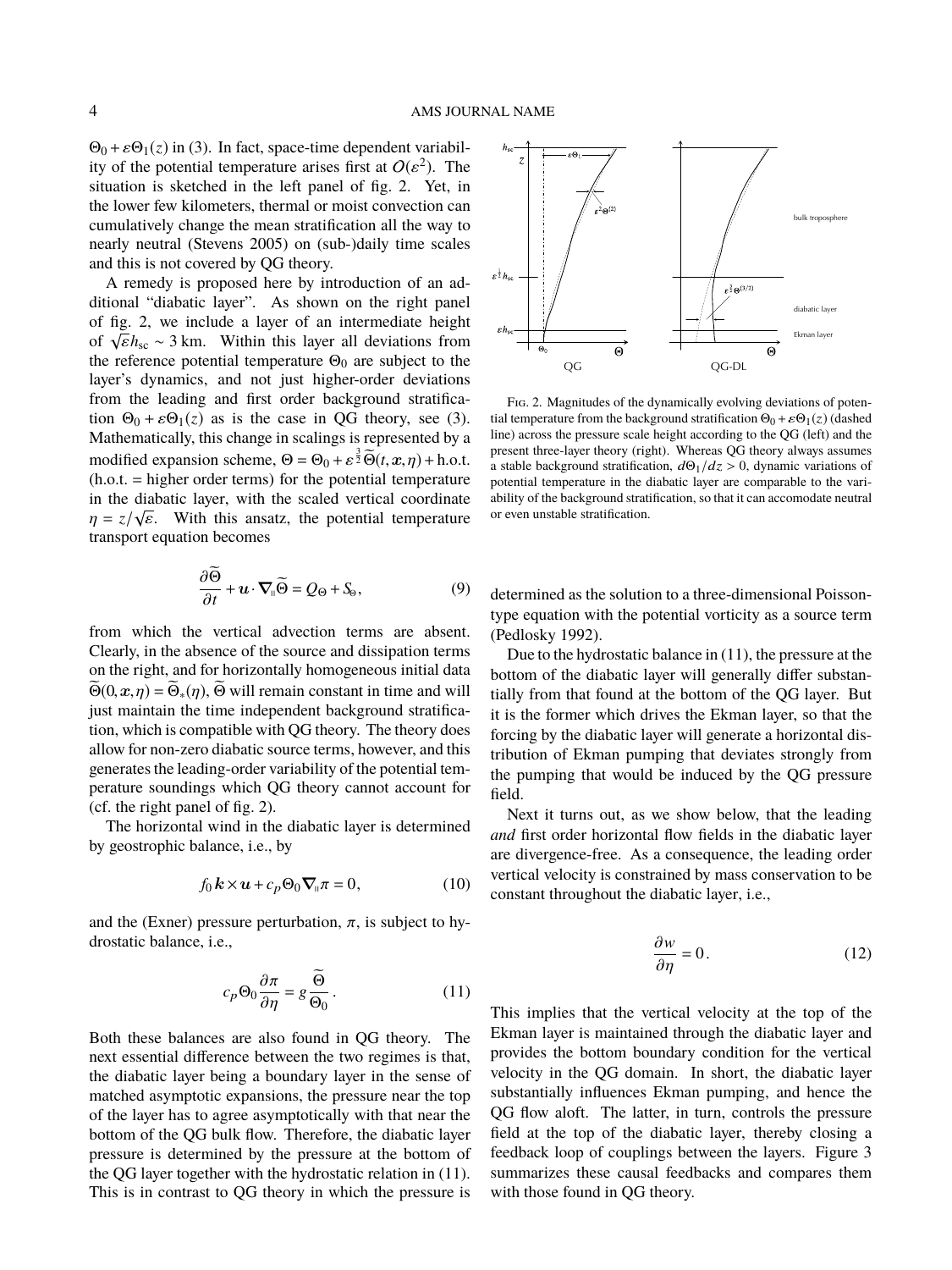

Fig. 3. Feedbacks between the QG flow in the bulk of the trophosphere and the underlying boundary layer(s) for QG (left) and QG-DL (right).

# **3. Dimensionless governing equations and distinguished limits**

The dimensionless inviscid rotating compressible flow equations in the beta plane approximation, including general diabatic source and transport terms in the thermodynamic equation, i.e.,

$$
\frac{du}{dt} + \frac{1}{\varepsilon^3} \frac{\Theta}{\Gamma} \nabla_{\mathbf{u}} \pi + \frac{1}{\varepsilon} f \mathbf{k} \times \mathbf{u} = \mathbf{S}_\mathbf{u},\tag{13a}
$$

$$
\frac{dw}{dt} + \frac{1}{\varepsilon^5} \frac{\Theta}{\Gamma} \frac{\partial \pi}{\partial z} = -\frac{1}{\varepsilon^5} + S_w, \quad (13b)
$$

$$
\frac{d\rho}{dt} + \rho \nabla_{\mathfrak{n}} \cdot \mathbf{u} + \rho \frac{\partial w}{\partial z} = 0, \qquad (13c)
$$

$$
\frac{d\Theta}{dt} + w \frac{d\Theta_1}{dz} = Q_\Theta + S_\Theta, \qquad (13d)
$$

$$
\varepsilon\left(\widetilde{\Theta} + \Theta_1\right) = \frac{\pi^{\frac{1}{\gamma - 1}}}{\rho} - 1. \tag{13e}
$$

are our point of departure, with  $\varepsilon$  our main dimensionless parameter which sets the limit regime for the asymptotic expansions and is further explained in (19) below, and

$$
\frac{d}{dt} = \frac{\partial}{\partial t} + \boldsymbol{u} \cdot \boldsymbol{\nabla}_{\!\! \mathfrak{n}} + w \frac{\partial}{\partial z} \,. \tag{14}
$$

The physical meaning of all variables is summarized in table 1. These equations follow (Päschke et al. 2012), except that we have introduced the Exner pressure  $\pi$  instead of the thermodynamic pressure *p*, see (16) below.

In (13),

$$
\nabla_{\mathfrak{u}} = i \partial / \partial x + j \partial / \partial y, \quad \nabla = \nabla_{\mathfrak{u}} + k \partial / \partial z, \qquad (15)
$$

denote the horizontal and full three-dimensional gradients, respectively.

Note that, although the present paper is partially motivated by the aim of including thermal effects of moist processes at realistic magnitudes in a balanced flow model, we have omitted the moisture transport equations and moist

thermodynamic equations of state in (13) to avoid unnecessarily lenghty formal developments. In fact, our main aim is to demonstrate how strong diabatic effects affecting the lower few kilometers of the atmosphere can be included in a QG framework in general, whereas the specifics of moist processes are not essential to our arguments.

Thus, letting asteriscs denote dimensional quantities, the variables

$$
\pi = \left(\frac{p^*}{p_{\text{ref}}^*}\right)^\Gamma, \quad \rho = \frac{\rho^*}{\rho_{\text{ref}}^*}, \quad \Theta = \frac{\Theta^*}{T_{\text{ref}}^*},
$$
  

$$
u = \frac{u^*}{u_{\text{ref}}^*}, \quad w = \frac{w^*}{u_{\text{ref}}^*} \frac{\ell_{\text{ref}}^*}{h_{\text{sc}}^*},
$$
 (16)

in (13) are the dimensionless Exner pressure, density, dry air potential temperature, and the horizontal and vertical velocities, respectively, while

$$
\Gamma = \frac{R_d^*}{c_{pd}^*} \equiv \frac{\gamma - 1}{\gamma} \tag{17}
$$

is the ratio of the dry air heat capacity at constant pressure and dry air gas constant, where  $\gamma$  is the dry air isentropic exponent. The dimensionless time and the horizontal and vertical coordinates used in (13) and the subsequent equations are

$$
t = \frac{t^* u_{\text{ref}}^*}{\ell_{\text{ref}}^*}, \quad \mathbf{x} = (x, y) = \frac{\mathbf{x}^*}{\ell_{\text{ref}}^*}, \quad z = \frac{z^*}{h_{\text{sc}}^*}.
$$
 (18)

To obtain the exact form of (13) in which  $\varepsilon \ll 1$  appears as the sole dimensionless small parameter giving rise to asymptotic expansions, the following distinguished limits for the Mach, Froude, and Rossby numbers have been adopted:

$$
M^{2} = \frac{\rho_{ref}^{*} u_{ref}^{* 2}}{\rho_{ref}^{*}} = \varepsilon^{3}, \quad R_{0} = \frac{u_{ref}^{*}}{f_{0}^{*} \ell_{ref}^{*}} = \frac{\varepsilon}{f_{0}},
$$
  

$$
\frac{\beta^{*} \ell_{ref}^{* 2}}{u_{ref}^{*}} = \varepsilon^{2} \beta. \quad \frac{h_{sc}^{*}}{\ell_{ref}^{*}} = \varepsilon^{2}.
$$
 (19)

Here,  $f_0$  and  $\beta$  are  $O(1)$  as  $\varepsilon \to 0$ . Furthermore, (13e) encodes the assumption that deviations of the dimensionless potential temperature from unity are  $\Delta\Theta^*/T_{\text{ref}}^* = O(\varepsilon)$ . Via<br>the scaling of the buoyancy frequency  $N^*$ , this provides an the scaling of the buoyancy frequency  $N_{\text{ref}}^*$ , this provides an interpretation of the chosen horizontal scale  $\ell_{\text{ref}}^*$  as follows:<br>Since Since

$$
N_{\text{ref}}^* \sim \sqrt{\frac{g^*}{T_{\text{ref}}^*} \frac{\Delta \Theta^*}{h_{\text{sc}}^*}} \sim \sqrt{\varepsilon \frac{g^*}{h_{\text{sc}}^*}},\tag{20}
$$

we find, utilizing (19) and (20),

$$
\frac{N_{\text{ref}}^* h_{\text{sc}}^*}{f_0^* \ell_{\text{ref}}^*} \sim \sqrt{\varepsilon} \frac{\sqrt{g^* h_{\text{sc}}^*}}{f_0^* \ell_{\text{ref}}^*} \sim \sqrt{\varepsilon} \frac{\text{Ro}}{\text{M}} = \frac{1}{f_0} = O(1) \ (\varepsilon \to 0). \tag{21}
$$

That is,  $\ell_{\text{ref}}^* = \ell_{\text{syn}}^*/f_0$ , where  $\ell_{\text{syn}}^* = N_{\text{ref}}^* h_{\text{sc}}^*/f_0^*$  is the usual synoptic length scale and  $f_0$  is the s-independent dimensynoptic length scale and  $f_0$  is the  $\varepsilon$ -independent dimensionless scaling factor first mentioned in the context of (3)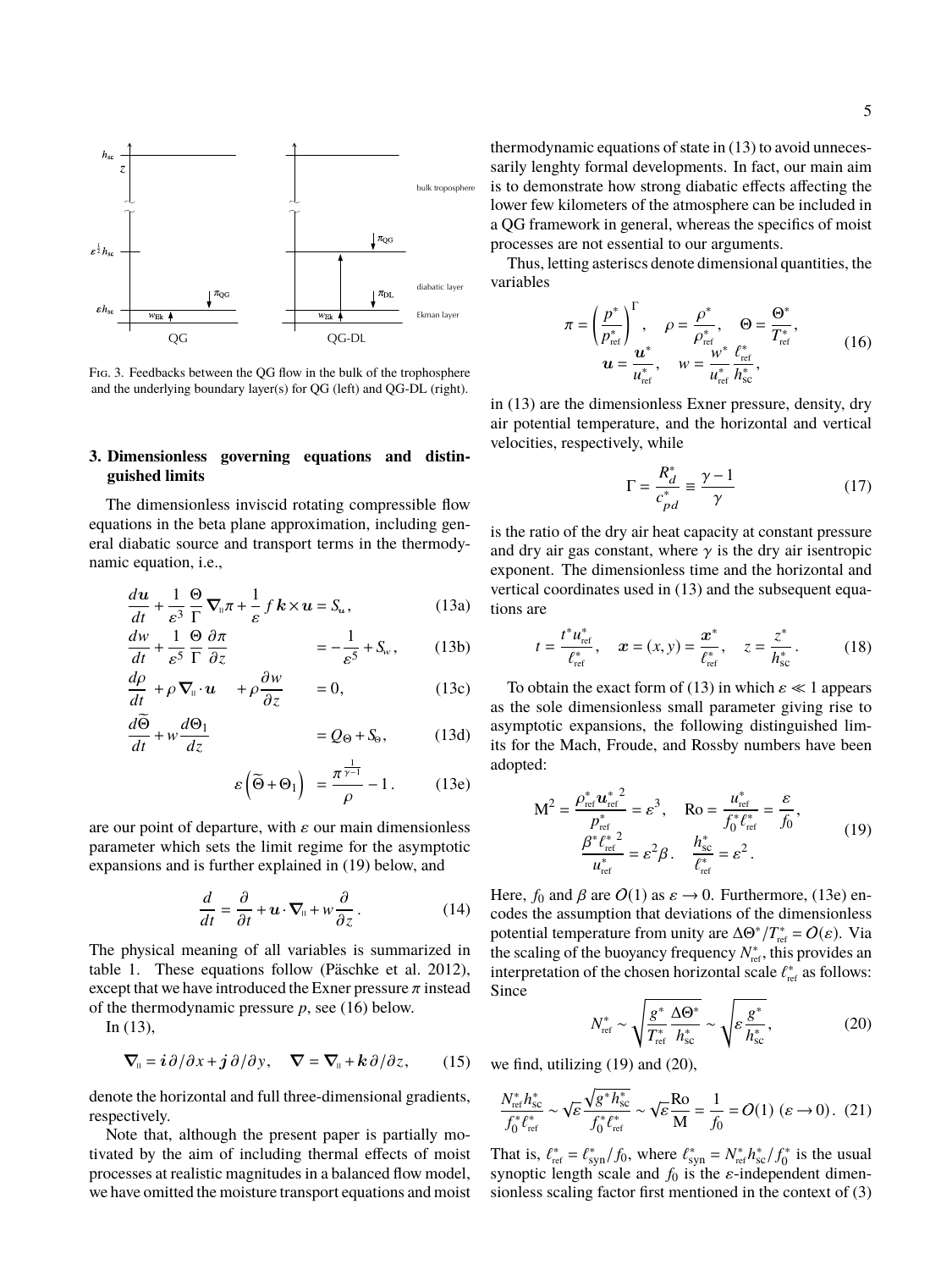#### **dependent variables**

| horizontal velocity vector<br>$\boldsymbol{u}$ |  |
|------------------------------------------------|--|
|------------------------------------------------|--|

- w vertical velocity
- $ρ$  density<br>Θ notentis
- potential temperature
- Θ<sup>1</sup> background stratification of potential temperature (first order in  $\varepsilon$ )
- $\widetilde{\Theta}$  perturbation potential temperature (first order in *ε*) Exner pressure
- $\pi$  Exner pressure<br>  $q = (q_v, q_c, q_r)$  $q = (q_v, q_c, q_r)$  vapor, cloud, and rain water mixing ratios<br>  $S_\xi$  turbulent transport term for variable  $\xi$
- S<sub>ξ</sub> turbulent transport term for variable  $\xi$ <br>Q<sub>ξ</sub> source term for variable  $\xi$

source term for variable  $\xi$ 

#### **independent variables**

- time
- z vertical space coordinate
- $x = (x, y)$  horizontal coordinates

above. As a consequence, the reference length and time scales chosen here are compatible with those adopted by Pedlosky (1992) in his textbook derivation of the quasigeostrophic theory.

Table 2 lists the general characteristics of the midlatitude atmosphere (latitude  $\phi = 45°N$ ) which we have combined in Table 3 to obtain the reference values for nondimensionalization. In particular,  $u_{\text{ref}}^*$  is an estimate of the thermal wind shear due to the equator-to-pole potential temperature difference (Klein 2010). The latter happens to coincide in magnitude with both the vertical potential temperature variation across the troposphere (see, e.g., Held and Suarez 1994), and with temperature changes associated with the latent heat of moisture,  $\Delta\Theta^* \sim L_{\text{ref}}^* q_{v_{\text{ref}}}^* / c_{pd}^*$ . Here,  $q_{v_{ref}}^* \sim 10^{-2}$  kg/kg is a typical saturation water vapor mixing ratio in the mid-latitudes. Quantitatively, this amounts to

$$
\varepsilon \sim \frac{\Delta \Theta^*}{T_{\text{ref}}^*} \sim \frac{1}{10} \tag{22}
$$

for the chosen atmospheric reference conditions. This corresponds to a distinguished limit tying latent heating, background stratification, and Rossby number to the expansion parameter  $\varepsilon$  via

$$
\frac{\Delta \Theta^*}{T_{\text{ref}}^*} \sim \frac{h_{\text{sc}}^* N_{\text{ref}}^{*2}}{g^*} \sim \text{Ro} \sim \varepsilon.
$$
 (23)

See also (Klein 2010; Smith and Stechmann 2017; Hittmeir and Klein 2018).

We remark that the atmospheric flow parameters in table 2 are essentially equivalent to those used in the general modelling framework in (Klein 2010), while the reference quantities for nondimensionalization in table 3 have been constructed from these to fit the present application and streamline the subsequent developments.

| Gravitational acceleration                  | $g^*$                | $=$      |                                                                   | 9.81 $\text{m s}^{-2}$                |
|---------------------------------------------|----------------------|----------|-------------------------------------------------------------------|---------------------------------------|
| Coriolis parameter ( $\phi = 45^{\circ}$ N) | $f_0^*$              | $\equiv$ | $10^{-4}$ s <sup>-1</sup>                                         |                                       |
| $(df^*/dy)_0 (\phi = 45^\circ \text{ N})$   |                      |          | $\beta^*$ = 8.0.10 <sup>-12</sup> m <sup>-1</sup> s <sup>-1</sup> |                                       |
| Pressure                                    | $p_{\text{ref}}^*$ = |          | $10^5$ Pa                                                         |                                       |
| Temperature                                 | $T_{\rm ref}^*$ =    |          | 300 K                                                             |                                       |
| Brunt-Väisälä frequency                     | $N_{\text{ref}}^*$ = |          | $10^{-2}$ s <sup>-1</sup>                                         |                                       |
| Dry gas constant                            | $R_{d}^{*}$ =        |          |                                                                   | $287 \text{ m s}^{-2} \text{ K}^{-1}$ |
| Latent heat of condensation                 | $L_{\text{ref}}^*$ = |          |                                                                   | $2.5$ J/kg                            |
| water component mixing ratio                | $q_{\text{ref}}^*$ = |          |                                                                   | $10 \text{ g/kg}$                     |
| Isentropic exponent                         |                      | $\equiv$ | 1.4                                                               |                                       |
|                                             |                      |          |                                                                   |                                       |

Table 2. Characteristic atmospheric flow parameters

| Density                              | $\rho_{\rm ref}^*$ = |                                                                                                                      | $\frac{p_{\text{ref}}^*}{RT_{\text{ref}}^*} \sim 1.16 \text{ kg m}^{-3}$   |
|--------------------------------------|----------------------|----------------------------------------------------------------------------------------------------------------------|----------------------------------------------------------------------------|
| Horizontal velocity                  |                      | $u_{\rm ref}^* = \frac{\tan \phi}{\pi/2} \frac{N^2}{f_0^2} {\beta h_{\rm sc}^*}^2 \sim \qquad 10 \, \rm m \, s^{-1}$ |                                                                            |
| Vertical velocity                    | $w_{\text{ref}}^*$ = | $\frac{h_{\rm sc}^*}{\ell_{\rm syn}^* n_{\rm ref}} \sim 0.05 \text{ m s}^{-1}$                                       |                                                                            |
| Horizontal distance $\ell_{syn}^* =$ |                      | $\frac{N}{f_0}h_{\rm sc}^*\sim 800\ \rm km$                                                                          |                                                                            |
| Vertical distance                    | $h_{\rm sc}^*$ =     |                                                                                                                      | $\frac{\dot{p}_{\text{ref}}^*}{g \rho_{\text{ref}}^*} \sim 8.1 \text{ km}$ |
| Time                                 |                      | $\frac{\ell_{syn}^{*}}{u^{*}} \sim 8.10^{4}$ s                                                                       |                                                                            |

TABLE 3. Further derived reference values yielding (13)

# **4. The Quasi-geostrophic (QG) and Ekman Layer theories**

### *a. Quasi-geostrophic (QG) flow*

Here we rederive the QG theory following (Pedlosky 1992) neglecting diabatic effects to highlight the essence of the argument. The analysis proceeds with the expansion scheme

$$
\pi = \pi_0 + \varepsilon \pi_1 + \varepsilon^2 \left( \pi^{(2)} + \pi_2 \right) + o(\varepsilon^2) \tag{24a}
$$

$$
\rho = \rho_0 + \varepsilon \rho_1 + \varepsilon^2 \left( \rho^{(2)} + \rho_2 \right) + o(\varepsilon^2) \tag{24b}
$$

$$
\Theta = 1 + \varepsilon \Theta_1 + \varepsilon^2 \left( \Theta^{(2)} + \Theta_2 \right) + o(\varepsilon^2) \tag{24c}
$$

$$
u = u^{(0)} + \varepsilon u^{(1)} + o(\varepsilon) \tag{24d}
$$

$$
w = \varepsilon w^{(1)} + o(\varepsilon) \tag{24e}
$$

where  $(\pi_i, \rho_i, \Theta_i)(z)$  and  $(u^{(i)}, w^{(i)}, \pi^{(i)}, \rho^{(i)}, \Theta^{(i)})(t, x, z)$ <br>represent the mean background state and deviations from where  $(\pi_i, \rho_i, \Theta_i)(z)$  and  $(\mathbf{u}^{(v)}, \mathbf{w}^{(v)}, \pi^{(v)}, \mathbf{p}^{(v)}, \Theta^{(v)})$  (*t*, *t*, *z*) represent the mean background state and deviations from it, respectively. Note that we work with dimensionless variables here, and that the potential temperature is nondimensionalized by  $T_{\text{ref}}^*$ . Since the potential temperature is also constant in the vertical at leading order, the leading term in (24c) is just unity. Due to the effects of gravity, however, the leading order Exner pressure  $\pi_0(z)$ 

TABLE 1. Physical meaning of the variables in (13)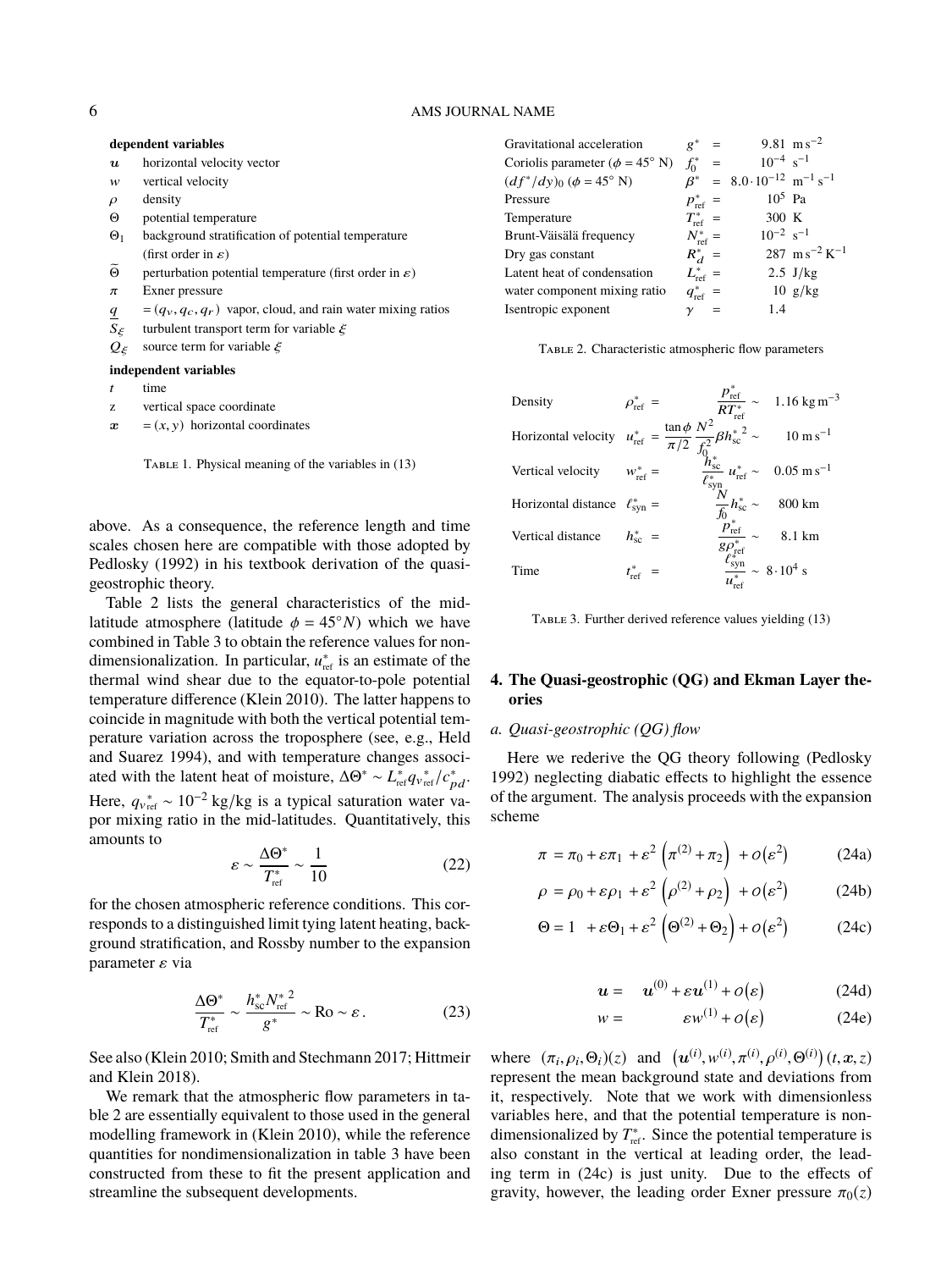and density  $\rho_0(z)$  do exhibit vertical variations at leading order. For these variables, the non-dimensionalization merely amounts to  $\pi_0(0) = \rho_0(0) = 1$  at the surface.

From the scalings of the pressure gradient and Coriolis terms in the horizontal momentum balance in (13a) it follows that, under leading-order geostrophic balance, deviations of the pressure from the background state will arise first at order  $O(\epsilon^2)$ . (The Coriolis term is  $O(1/\epsilon)$ , yet<br>the pressure gradient term has a prefactor  $1/\epsilon^3$ . Thus, for the pressure gradient term has a prefactor  $1/\varepsilon^3$ . Thus, for<br>these two terms to balance each other pressure variations these two terms to balance each other, pressure variations have to be of  $O(\varepsilon^2)$ .) The vertical momentum equation<br>in (13b) is dominated by hydrostatic balance up to at least in (13b) is dominated by hydrostatic balance up to at least five orders in  $\varepsilon$  and, as a consequence, deviations of density from the background state follow the pressure scaling and also start at  $O(\varepsilon^2)$ . This explains the expansion schemes<br>in (24a)–(24c) In (24e) we have used that the vertical in (24a)–(24c). In (24e) we have used that the vertical velocity in a QG flow is by one order in the Rossby number smaller than expected on the basis of the aspect ratio scaling because the leading-order horizontal divergence vanishes under geostrophic balance (see, e.g., Pedlosky 1992).

To streamline the notation, we use the following abbreviations in the rest of this section

$$
\left(\mathbf{u},\widetilde{\mathbf{u}},w,\pi,\widetilde{\Theta}\right)\equiv\left(\mathbf{u}^{(0)},\mathbf{u}^{(1)},w^{(1)},\pi^{(2)}/\Gamma,\Theta^{(2)}\right). \tag{25}
$$

Using (25) at the leading order in  $\varepsilon$ , the momentum equations, the mass balance, and the potential temperature transport equation yield Geostrophic Balance

$$
f_0 \, \mathbf{k} \times \mathbf{u} + \nabla_{\mathbf{u}} \pi = 0, \tag{26a}
$$

Hydrostatic Balance

$$
\frac{\partial \pi}{\partial z} = \widetilde{\Theta},\tag{26b}
$$

Anelastic Constraint

$$
\rho_0 \nabla_{\mathfrak{m}} \cdot \widetilde{u} + \frac{\partial}{\partial z} \Big( \rho_0 w \Big) = 0, \qquad (26c)
$$

Potential Temperature Transport

$$
\frac{\partial \Theta}{\partial t} + \boldsymbol{u} \cdot \boldsymbol{\nabla}_{\mathbf{u}} \widetilde{\Theta} + w \frac{d\Theta_1}{dz} = Q_{\Theta}^{\text{QG}},\tag{26d}
$$

where we have assigned the superscript QG to the source term in (26d) to indicate that it represents a source term with asymptotic scaling compatible with the QG regime (see the discussion in section 1,a).

For later reference, we conclude from (26a) that

$$
\nabla_{\mathfrak{n}} \cdot \boldsymbol{u} = 0 \quad \text{and} \quad \boldsymbol{u} = \frac{1}{f_0} \boldsymbol{k} \times \nabla_{\mathfrak{n}} \pi \,. \tag{27}
$$

An additional equation for the divergence of the perturbation velocity,  $\nabla_{\mathbf{u}} \cdot \widetilde{\mathbf{u}}$ , appearing in (26c) is obtained from<br>the curl of the next order borizontal momentum equation. the curl of the next-order horizontal momentum equation, Vorticity Transport

$$
\left(\frac{\partial}{\partial t} + \boldsymbol{u} \cdot \boldsymbol{\nabla}_{\mathfrak{u}}\right) \left(\zeta + \beta y\right) + f_0 \boldsymbol{\nabla}_{\mathfrak{u}} \cdot \widetilde{\boldsymbol{u}} = 0, \tag{28}
$$

with the relative vertical vorticity

$$
\zeta = \mathbf{k} \cdot (\nabla_{\mathbf{u}} \times \mathbf{u}) \,. \tag{29}
$$

Eqs. (26)–(29) constitute the QG model for the unknowns  $(u, w, \pi, \widetilde{\Theta}, [\nabla_{\shortparallel} \cdot \widetilde{u}]) (t, x, z)$  defined in (25) given the background state through  $\rho_0(z)$  and  $(d\Theta_1/dz)(z)$ . The essence of the system is revealed through its classical formulation involving an advection equation

$$
\left(\frac{\partial}{\partial t} + \mathbf{u} \cdot \nabla_{\mathbf{u}}\right) q = \frac{f_0}{\rho_0} \frac{\partial}{\partial z} \left(\frac{\rho_0 Q_{\Theta}^{\mathrm{QG}}}{d\Theta_1/dz}\right) \tag{30}
$$

for the QG potential vorticity

$$
q = \zeta + \beta y + \frac{f_0}{\rho_0} \frac{\partial}{\partial z} \left( \frac{\rho_0 \widetilde{\Theta}}{d\Theta_1/dz} \right). \tag{31}
$$

To verify these equations, one eliminates  $[\nabla_{\theta} \cdot \tilde{u}]$  from<br>(28) using (26c) and then eliminates w from the remaining  $(28)$  using  $(26c)$ , and then eliminates w from the remaining equation using (26d), and finally noticing that  $\frac{\partial u}{\partial z} \cdot \nabla_{\parallel} \widetilde{\Theta} = 0$ follows straight from (26a) and (26b). Given the potential vorticity field *q* at any time, the Exner pressure field can be recovered by utilizing the hydrostatic balance from (26b) and the divergence of the geostrophic balance (26a), which gives

$$
\zeta = \frac{1}{f_0} \nabla_{\mathfrak{n}}^2 \pi,\tag{32}
$$

and inserting into (31) to obtain

$$
\nabla_{\mathbf{u}}^2 \pi + \frac{f_0^2}{\rho_0} \frac{\partial}{\partial z} \left( \frac{\rho_0}{\Theta_1'} \frac{\partial \pi}{\partial z} \right) = f_0(q - \beta y). \tag{33}
$$

We note in passing that QG theory obviously relies on a stable background stratification with  $\Theta'_1 = d\Theta_1/dz \neq 0$ everywhere, as seen from the second term on the left of (33) which involves this quantity in the denominator.

#### *b. The Ekman layer*

The flow in the QG layer has been modelled essentially as frictionless. Near the ground, however, friction is responsible to guarantee compliance with a no-slip or related surface boundary conditions. Ekman layer theory (see, e.g., Pedlosky 1992) describes this influence of friction. In the context of QG flows, and under the assumption of a constant turbulent friction coefficient, Pedlosky shows that there is a vertical massflux out of or into the friction layer that is proportional to the vertical vorticity near the ground. By asymptotic matching, this generates an effective bottom boundary condition for the surface vertical velocity within the QG theory, i.e.,

within QG theory:

$$
\varepsilon w_{\text{QG}}^{(1)}(t, x, 0) = \frac{\sqrt{E_V}}{2} \zeta_{\text{QG}}^{(0)}(t, x, 0)
$$
 (34)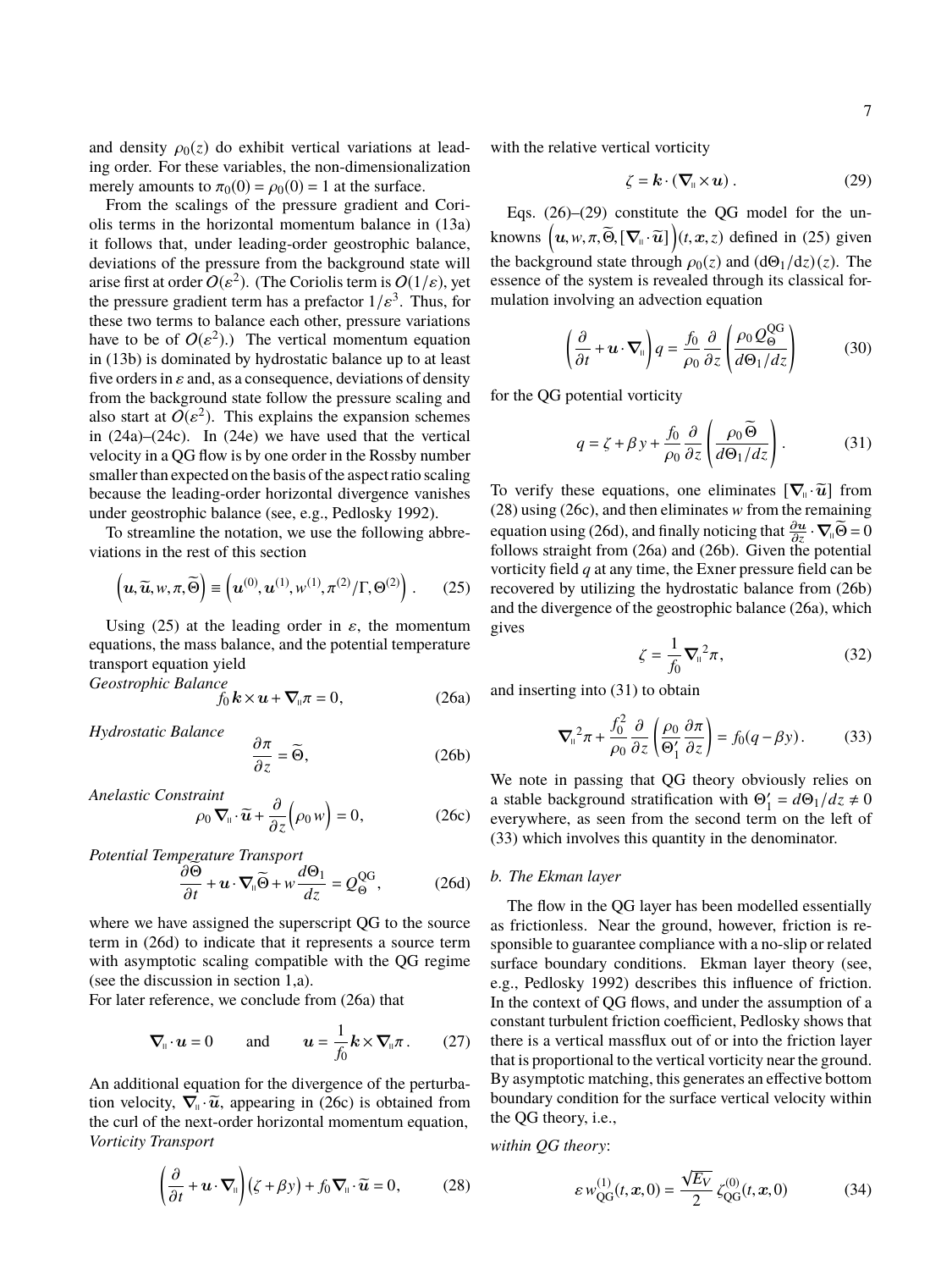where  $\zeta = v_x - u_y$  is the vertical vorticity, and

$$
E_V = \frac{2A_V}{f_0 h_{\rm sc}^*{}^2} \tag{35}
$$

is the vertical Ekman number based on the pressure scale height  $h_{\rm sc}^*$  and the turbulent friction coefficient  $A_V$ . The usual assumption in the coupling of an Ekman layer with QG flow is that

$$
E_V^* = \frac{E_V}{\varepsilon^2} = O(1) \qquad (\varepsilon \to 0), \tag{36}
$$

so that there is a vertical flow at the top of the Ekman layer that imposes a nontrivial bottom boundary condition for  $w^{(1)}$  within the QG theory.

### **5. Geostrophically balanced diabatic layer**

In the lower few kilometers, owing to the influence of moist and other strong diabatic processes, we expect the potential temperature stratification to vary on a shorter vertical characteristic scale than it does in the bulk of the troposphere. Thus we introduce an intermediate layer of thickness  $O(\sqrt{\varepsilon}h_{\rm sc}^*)$  resolved by a stretched vertical coor-<br>dinate dinate √

$$
\eta = \frac{z}{\delta} \qquad \text{where} \qquad \delta \equiv \sqrt{\varepsilon}. \tag{37}
$$

Within this layer, the potential temperature expands as

$$
\Theta = 1 + \delta^2 \Theta_1(0) + \delta^3 \Theta^{(3/2)} + o(\delta^3), \tag{38}
$$

where  $\Theta^{(3/2)}$  is a time dependent, three-dimensional field, i.e.,

$$
\Theta^{(3/2)} = \Theta^{(3/2)}(t, x, \eta). \tag{39}
$$

In this section we label the asymptotic expansion functions, such as  $\Theta^{(3/2)}$ , by integer multiples of  $1/2$  to indicate that we are expanding in terms of powers of  $\delta = \varepsilon^{1/2}$  and to distinguish the expansion functions introduced here from distinguish the expansion functions introduced here from those utilized in the QG expansions of the previous section. Thus, e.g.,  $\phi$ <br>whereas  $\phi^{(2/2)}$  word tion. Thus, e.g.,  $\phi^{(1)}$  would be a variable from QG theory whereas  $\phi^{(2/2)}$  would be the corresponding expansion term<br>for the same physical quantity at the same order in s in the for the same physical quantity at the same order in  $\varepsilon$  in the diabatic layer.

For a layer of this thickness, and provided the horizontal velocity magnitude remains comparable to that in the bulk troposphere, turbulent friction will play a role only at higher orders. Indeed a rescaling of the vertical coordiat ingler orders. Indeed a rescaling of the vertical coordi-<br>nate by  $\varepsilon$  instead of by  $\sqrt{\varepsilon}$  is needed in the Ekman layer<br>to lift turbulent friction to a leading-order effect (see the to lift turbulent friction to a leading-order effect (see the discussion in section 4b above). As a consequence, the diabatic layer physics differs from that seen in the bulk of the troposphere mainly by the scaling of potential temperature perturbations as expressed in (38).

The particular asymptotic ansatz in (38) guarantees that the total variation of potential temperature across the layer

is comparable in magnitude to that seen also in the QG regime. In fact, consider some height  $z = \sqrt{\varepsilon} \eta$  for a fixed<br>value of the stretched coordinate *n*. The OG-laver expanvalue of the stretched coordinate  $\eta$ . The QG-layer expansion of potential temperature from (24c) yields, via Taylor expansion,  $\Theta = 1 + \varepsilon \Theta_1(0) + \varepsilon^{\frac{3}{2}} \eta \Theta_1'(0) + \text{h.o.t.}$  (see also (A3) in the annendix) where the prime notation repre-(A3) in the appendix), where the prime notation represents the derivative with respect to the unscaled vertical coordinate, *z*, as before. Thus, the deviation of potential temperature from its value at the ground is  $O(\varepsilon^{\frac{3}{2}})$ ,<br>i.e., comparable to the deviations allowed for in diabatic i.e., comparable to the deviations allowed for in diabatic layer expansion in (38). The key new aspect of the latter is, however, that flow-induced spatio-temporal variations of potential temperature are no longer small perturbations away from a given, approximately linear, background stratification but appear directly in the leading order variability, since the first two terms in (38) are constants. See also the right panel of fig. 2 for illustration.

The remainder of this section summarizes the derivation of the diabatic layer dynamics, which differs from QG dynamics and reveals a decisive influence of diabatic and moisture effects on the lower troposphere.

# *a. Expansion scheme for the diabatic layer*

The expansion scheme in the new layer reads

$$
\pi = 1 + \delta \pi_{1/2} + \delta^3 \pi_{3/2} + \delta^4 \pi^{(4/2)} + \delta^5 \pi^{(5/2)} + o(\delta^5)
$$
\n(40a)

$$
\rho_0 = 1 + \delta \rho_{1/2} + \delta^2 \rho_{2/2} + \delta^3 \rho^{(3/2)} + o(\delta^3)
$$
 (40b)

$$
u = u^{(0/2)} + \delta u^{(1/2)} + o(1)
$$
 (40c)

$$
w = \delta^2 w^{(2/2)} + o(\delta^2)
$$
 (40d)

where  $(u, w, \pi, \rho, \Theta)^{(i/2)}(t, x, \eta)$  have the same dependen-<br>cies as those listed for  $\Theta^{(3/2)}$  in (39) cies as those listed for  $\Theta^{(3/2)}$  in (39).

Note that in (40) we dropped some intermediate order terms from the expansions to further streamline the notation and derivations below. These expansions lead to a closed system of leading order equations so that they are consistent with the scaling regime considered. None of the omissions is ad hoc, however. To the contrary, the absence of the omitted intermediate level perturbations can be justified by first including these terms and then demonstrating that they must vanish for a consistent expansion (not shown).

#### *b. Diabatic layer governing equations*

Inserting (38), (40) into the dimensionless governing equations from (13) keeping in mind the definition of  $\delta =$  $\sqrt{\varepsilon}$  we obtain the following leading order equations Geostrophic Balance

$$
f_0 \, \mathbf{k} \times \mathbf{u}^{(0/2)} + \frac{1}{\Gamma} \nabla_{\shortparallel} \pi^{(4/2)} = 0,
$$
 (41a)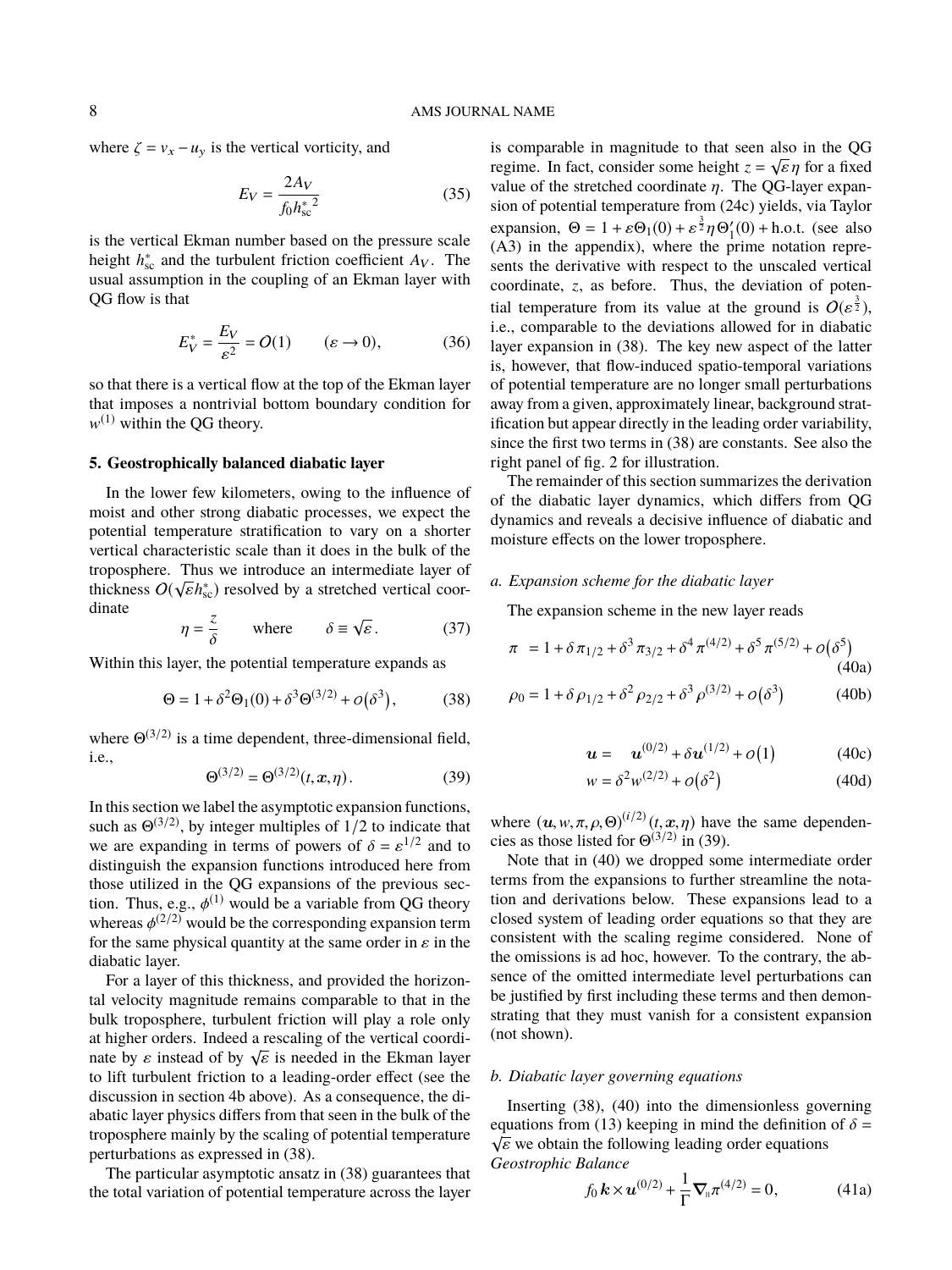Hydrostatic Balance

$$
\frac{1}{\Gamma} \frac{\partial \pi^{(4/2)}}{\partial \eta} = \Theta^{(3/2)},\tag{41b}
$$

Mass Balance

Mass Balance 
$$
\nabla_{\mathbf{u}} \cdot \mathbf{u}^{(0/2)} = 0,
$$
 (41c)  
\nPotential Temperature Transport  
\n
$$
\left(\frac{\partial}{\partial t} + \mathbf{u}^{(0/2)} \cdot \nabla_{\mathbf{u}}\right) \Theta^{(3/2)} = (Q_{\Theta} + S_{\Theta})^{(3/2)}.
$$
 (41d)

These equations must be supplemented by initial conditions for  $\Theta^{(3/2)}$ , by a closure for the source terms on the right hand side of (41d), and by the top-of-the-boundary layer matching conditions. The latter will be discussed in subsection c below.

Information regarding the leading order vertical velocity in the diabatic layer is obtained from the next order expansions. The horizontal momentum balance at the next order is

$$
f_0 \, \mathbf{k} \times \mathbf{u}^{(1/2)} + \frac{1}{\Gamma} \nabla_{\shortparallel} \pi^{(5/2)} = 0, \tag{42}
$$

and this implies

$$
\nabla_{\mathbf{u}} \cdot \boldsymbol{u}^{(1/2)} = 0. \tag{43}
$$

Now, since the next order mass balance is

$$
\nabla_{\mathfrak{n}} \cdot \boldsymbol{u}^{(1/2)} + \frac{\partial w^{(2/2)}}{\partial \eta} = 0 \tag{44}
$$

we conclude that

$$
w^{(2/2)}(t, \mathbf{x}, \eta) \equiv \widehat{w}^{(2/2)}(t, \mathbf{x}) \tag{45}
$$

is independent of  $\eta$ .

### *c. Matching to the QG flow*

To obtain a physically consistent smooth transition between the solution in the diabatic layer and the QG flow in the bulk of the troposphere, the two solutions have to agree

asymptotically (in the limit  $\varepsilon \to 0$ ) in an overlap region.<br>The horizontal velocity  $u^{(0/2)}$  is entirely determined by the Exner pressure perturbation field  $\pi^{(4/2)}$  through the geostrophic balance in (41a). Since this equation is the geostrophic balance in (41a). Since this equation is the exact equivalent of the corresponding geostrophic balance equation for the bulk flow from (26a), the horizontal velocities in the QG and DL regions will automatically match in an overlap region between the two layers if the pressure perturbations  $\pi^{(2)}$  and  $\pi^{(4/2)}$ , respectively, do so.<br>The vertical velocity is constant in the vertical

The vertical velocity is constant in the vertical direction in the DL as shown in (45). As a consequence, matching vertical velocities between the QG and DL flows implies that

$$
w^{(2/2)}(t, x, \eta) \equiv \widehat{w}^{(2/2)}(t, x) = w^{(1)}(t, x, 0). \qquad (46)
$$

We derive the required large  $\eta$  behavior of  $\Theta^{(3/2)}$  and  $\Theta^{(1/2)}$  by van Dyke's approach (see van Dyke 1975; Eckhaus 1979). Thus we expand the QG solutions for  $z \ll 1$ ,  $\pi^{(4/2)}$  by van Dyke's approach (see van Dyke 1975; Eckreplace  $z = \delta \eta$  in the resulting expressions, and then compare like powers of  $\delta$  with the DL solutions. For the potential temperature this yields (see (24c) and (38))

$$
1 + \delta^2 \Theta_1(0) + \delta^3 \Theta'_1(0)\eta = 1 + \delta^2 \Theta_1(0) + \delta^3 \Theta^{(3/2)}(t, x, \eta) + \text{h.o.t.}
$$
\n(47)

That is, we require

$$
\frac{\Theta^{(3/2)}(t, x, \eta)}{\eta} - \Theta_1'(0) \to 0 \qquad (\eta \to \infty), \qquad (48)
$$

or equivalently  $\delta \rightarrow 0$  at fixed *z*. Considering the evolution equation for  $\Theta^{(3/2)}$  in (41d), this condition will be met if it is met initially at  $t = 0$  and if the driving terms  $(Q_{\Theta} + S_{\Theta})^{(3/2)}$ vanish sufficiently rapidly for large  $\eta$ . The latter condition must be satisfied if QG theory is to be applicable in the bulk of the troposphere, i.e., above the bottom boundary layers, in the first place.

As regards matching of the Exner pressure, we utilize the fact that in both the QG and the DL regions we have hydrostatic balance. Accordingly, in the QG layer the Taylor expansion for  $z \ll 1$  with the replacement  $z = \delta \eta$ reads (see the appendix)

$$
\pi(t, x, z; \varepsilon)|_{\text{QG}} = 1 - \delta \Gamma \eta + \delta^3 \Gamma \Theta_1(0) \eta \tag{49}
$$

$$
+ \delta^4 \left( \pi^{(2)}(t, x, 0) + \Gamma \Theta'_1(0) \frac{\eta^2}{2} \right) + \text{h.o.t.} \, .
$$

The Exner pressure representation in the diabatic layer is

$$
\pi(t, x, z; \varepsilon)|_{\text{DL}} = 1 - \delta \Gamma \eta + \delta^3 \Gamma \Theta_1(0) \eta \tag{50}
$$

$$
+ \delta^4 \left( \pi^{(4/2)}(t, x, 0) + \Gamma \int_0^{\eta} \Theta^{(3/2)}(t, x, \eta') d\eta' \right)
$$

$$
+ \text{h.o.t.}.
$$

Provided that  $\Theta^{(3/2)}$  approaches its asymptotic behavior from (48) sufficiently rapidly, we conclude that

$$
\pi^{(4/2)}(t, x, 0) = \pi^{(2)}(t, x, 0) + \Delta \pi_{\text{DL}}^{(4/2)}(t, x), \qquad (51)
$$

where the effective pressure change across the DL reads

$$
\Delta \pi_{\text{DL}}^{(4/2)}(t,\mathbf{x}) = -\Gamma \int_{0}^{\infty} \left[ \Theta^{(3/2)}(t,\mathbf{x},\zeta) - \Theta_1'(0)\zeta \right] d\zeta. \quad (52)
$$

Importantly, this shows that the dynamically relevant pressure field changes substantially across the diabatic layer as discussed in section 2.

### *d. Matching to the Ekman layer*

Bottom boundary conditions for the diabatic layer are provided by matching to the Ekman layer from section 4b.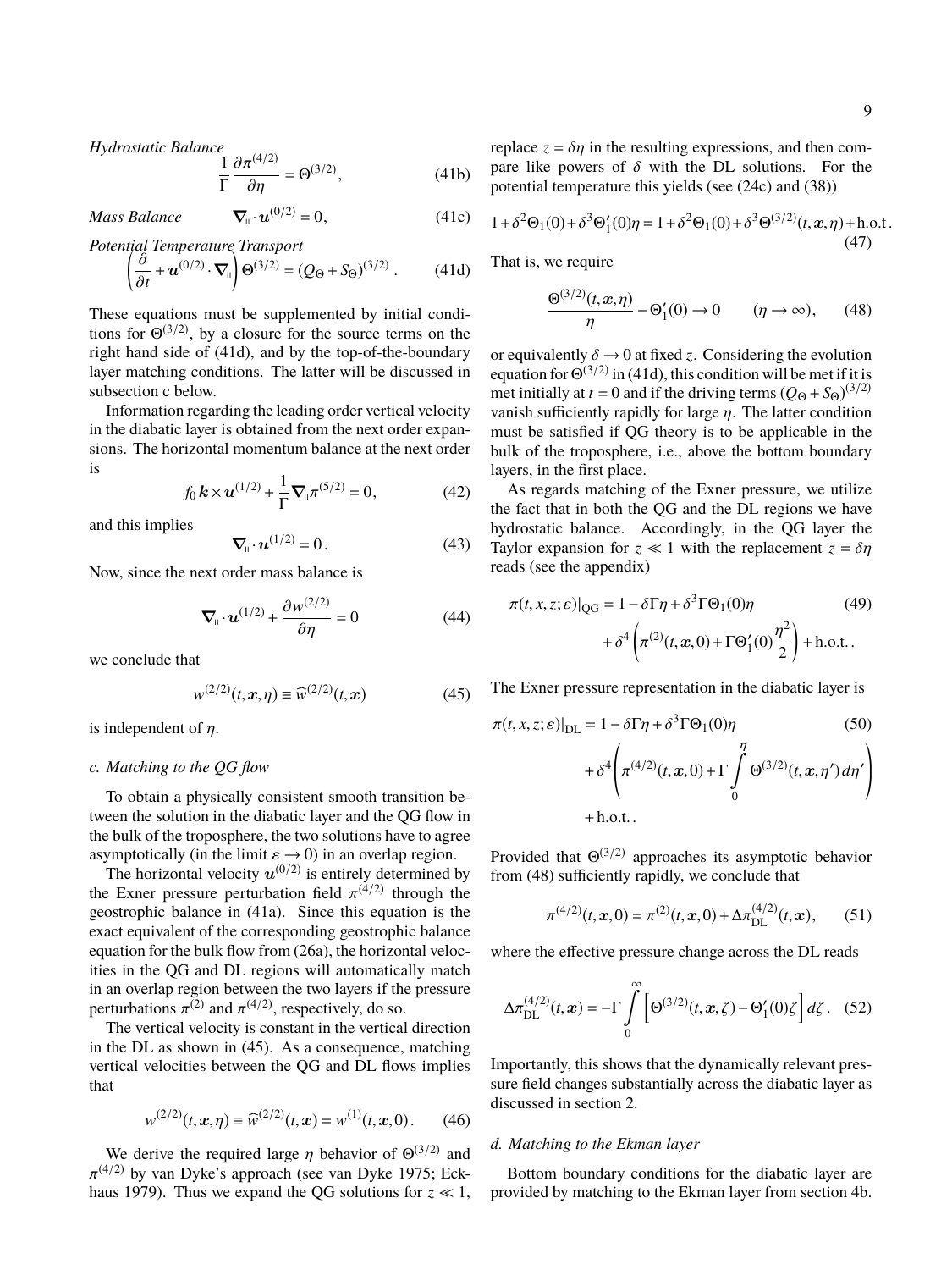The latter remains entirely unchanged, except that the vorticity at the bottom of the QG flow in section 4b is to be replaced by that at the bottom of the DL, i.e, we have

with QG-DL-Ekman theory:

$$
w_{\text{DL}}^{(1)}(t, x, 0) = \frac{\sqrt{E_Y^*}}{2} \zeta_{\text{DL}}^{(0)}(t, x, 0) = w_{\text{QG}}^{(1)}(t, x, 0). \tag{53}
$$

The second equality results from the fact that throughout the diabatic layer the vertical velocity  $w^{(1)}$  is independent of the vertical coordinate,  $\eta$ , according to (46), so that  $w_{\text{QG}}^{(1)}(t, x, 0) = w_{\text{DL}}^{(1)}(t, x, 0)$  as announced in section 2.

# **6. Summary and Discussion**

In this paper we have extended the classical quasigeostrophic / Ekman layer theory (see Pedlosky 1992) by including a low-altitude "diabatic layer" (DL) of intermediate thickness. Within this layer, dynamically evolving potential temperature variations arise not as small deviations from a stable background stratification, but are instead comparable to the latter. Moreover, the synoptic-scale horizontal mean stratification in the DL is not restricted to being stable. The situation is sketched in fig. 2.

This latter result is important in the light of a proper interpretation of the role of the DL for quasi-geostrophic theory: According to the classical theory, QG solutions in the bulk of the troposphere depend crucially on the vertical velocity near the ground as generated by orography or by the outflow from the Ekman friction layer of height  $O(\varepsilon h_{\rm sc}^*)$ , see fig. 3. In the present theory, this vertical<br>velocity equals that at the bottom of the DL of height velocity equals that at the bottom of the DL of height velocity equals that at the bottom of the DL of height  $O(\sqrt{\epsilon}h_{sc}^*),$  i.e.,  $w^{(2/2)}(t, x, 0)$  because, according to (44),  $w^{(2/2)}$  is homogeneous in the vertical coordinate *n* and is  $w^{(2/2)}$  is homogeneous in the vertical coordinate  $\eta$  and is thus mediated without change to the bottom of the bulk thus mediated without change to the bottom of the bulk tropospheric flow.

Ekman theory proceeds exactly as known from classical textbooks, so that the Ekman layer outflow vertical velocity can be expressed in terms of the leading order vertical vorticity  $\zeta^{(0)}$  at the bottom of the next layer, which in the present case is the diabatic layer. Since the OG and DI present case is the diabatic layer. Since the QG and DL flows are both geostrophic, the vorticity may be expressed in terms of the Exner pressure perturbation field and we arrive at

$$
w^{(1)} = \frac{E_V^*}{2f_0} \nabla_{\mathbf{n}}^2 \left( \pi^{(2)} + \Delta \pi_{\text{DL}}^{(2)} \right). \tag{54}
$$

Here  $\Delta \pi_{\text{DL}}^{(2)}$  is the (vertical) change of the dynamically relevant Experiment variation across the DL. Thus we evant Exner pressure variation across the DL. Thus we conclude that diabatic and moist processes in this layer influence the QG flow at leading order by contributing to pressure and thus vorticity variations on top of the Ekman layer which then, in turn, determine the vertical velocity also at the lower boundary of the QG layer.

Corroboration of the existence of a dynamically relevant layer of 3 km height in the lower troposphere within which

the energetically dominant part of moist processes take place is found in in the literature. For instance, Wood and Bretherton (2006) discuss how lower troposphere statistic stability plays a strong role in stratiform low cloud development, and Yue et al. (2011) argue that strong variations in static stability are commonly seen in the ITCZ and other stormy regions of the globe.

As an outlook to future work we mention that in the present paper we have adopted the dry air QG theory for the description of the bulk of the troposphere. A promising extension of the present work would be to adopt the recent moist QG model developed by Smith and Stechmann (2017) (see also Marsico et al. 2019; Wetzel et al. 2019) and to include the diabatic layer. Moist processes in the DL will likely have a multiscale character, and a their thorough analysis may proceed along the lines of Majda and Khouider (2002); Khouider and Majda (2006); Owinoh et al. (2011); Hittmeir and Klein (2018) allowing for multiple flow features (shallow and deep for example) and, more importantly, cloud types to evolve and interact with each other. Another current development concerns explicit frontal solutions of the new three-layer model that would include known QG fronts in the bulk troposphere and a matching flow structure in the diabatic layer. This would provide idealized mutual tests for the theory on the one hand, and for full-fledged weather forecast models on the other.

*Acknowledgments.* L.S., S.P., and R.K.'s work has been funded by Deutsche Forschungsgemeinschaft (DFG) through grant CRC 1114 "Scaling Cascades in Complex Systems", Project Number 235221301, Project (C06) "Multi-scale structure of atmospheric vortices". This research of BK is partially supported by a Natural Sciences and Engineering Research Council of Canada Discovery grant.

*Data availability statement.* The paper presents theoretical work and all derivations should be described in sufficient detail. No further data are required to reproduce the findings.

### APPENDIX A

# **Matching of pressures between the QG and intermediate layers**

As regards matching of the Exner pressure we utilize that in both the QG and intermediate layers we have hydrostatic balance. Accordingly, in the QG layer the Taylor expansion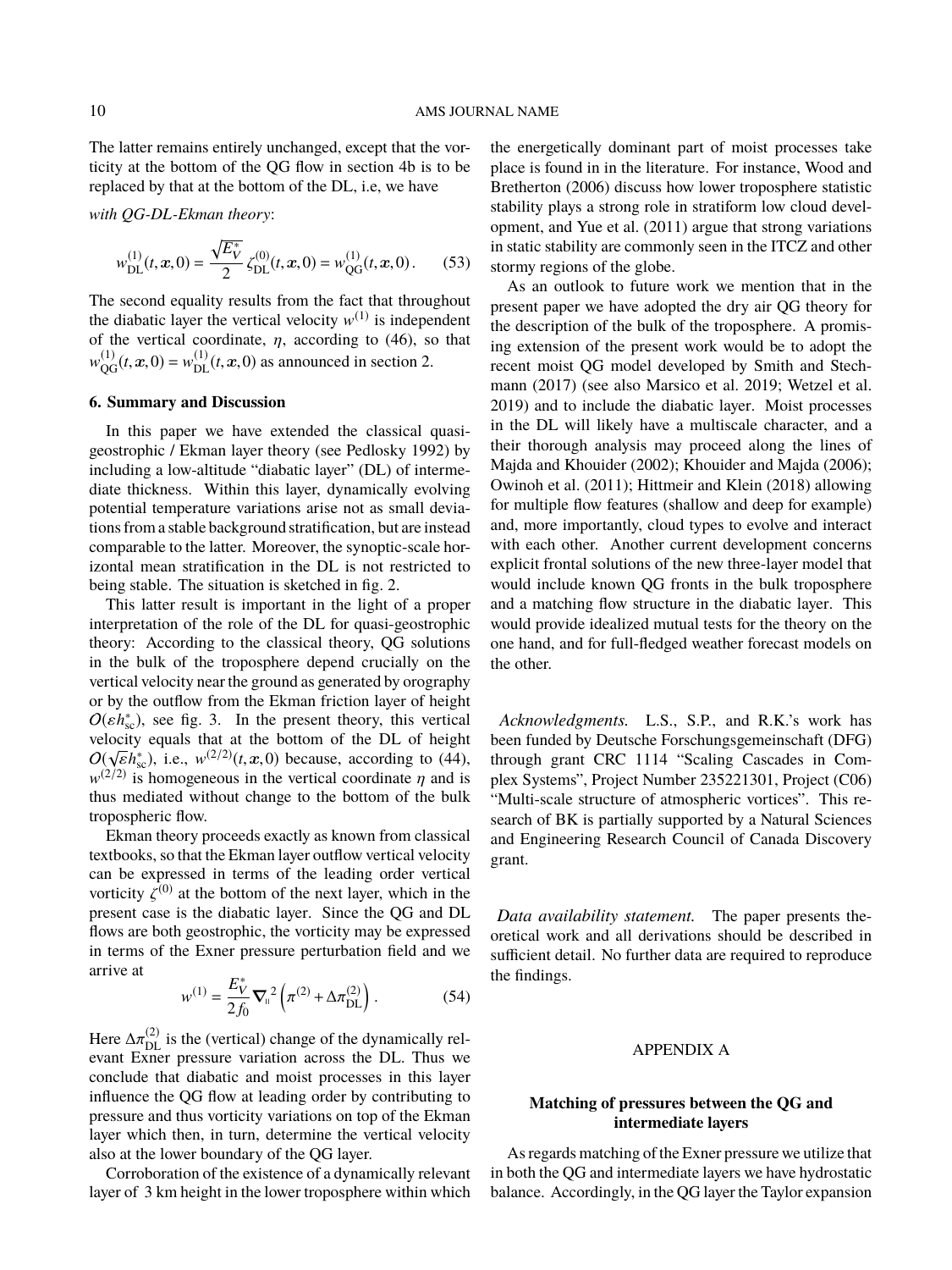near  $z = 0$  with the replacement  $z = \delta \eta$  reads

$$
\pi(t, x, z) \qquad (A1)
$$
\n
$$
= 1 + \delta^{4} \pi^{(2)}(t, x, 0) - \int_{0}^{z} \frac{\Gamma}{\Theta(t, x, z')} dz'
$$
\n
$$
= 1 + \delta^{4} \pi^{(2)}(t, x, 0) - \Gamma\left(z - \delta^{2}\left[\Theta_{1}(0)z - \Theta_{1}'(0)\frac{z^{2}}{2} + ...\right]\right)
$$
\n
$$
= 1 + \delta^{4} \pi^{(2)}(t, x, 0) - \Gamma\left(\delta\eta - \delta^{3}\Theta_{1}(0)\eta - \delta^{4}\Theta_{1}'(0)\frac{\eta^{2}}{2} + ...\right)
$$
\n
$$
= 1 - \delta\Gamma\eta + \delta^{3}\Gamma\Theta_{1}(0)\eta + \delta^{4}\left(\pi^{(2)}(t, x, 0) + \Theta_{1}'(0)\frac{\eta^{2}}{2}\right) + ...
$$

where we have used that

$$
\frac{1}{\Theta} = \frac{1}{1 + \delta^2 \Theta_1 + \delta^4 (\Theta^{(2)} + \Theta_2) + \dots}
$$
\n
$$
= 1 - \delta^2 \Theta_1 - \delta^4 \left( \Theta^{(2)} + \Theta_2 - \frac{1}{2} \Theta_1^2 \right) + \dots
$$
\n(A2)

as well as the Taylor expansion of  $\Theta_1$  for  $z \ll 1$ ,

$$
\Theta_1(z) = \Theta_1(0) + \Theta_1'(0)z + \Theta_1''(0)\frac{z^2}{2} + \dots
$$
 (A3)

### **References**

- American Meteorological Society, 2020: Glossary of Meteorology. URL http://glossary.ametsoc.org/wiki/''light\_rain''.
- Bembenek, E., D. N. Straub, and T. M. Merlis, 2020: Effects of moisture in a two-layer model of the midlatitude jet stream. *J. Atmos. Sci.*, **77**, 131–147.
- Bengtsson, L., K. I. Hodges, and N. Keenlyside, 2009: Will Extratropical Storms Intensify in a Warmer Climate? *Journal of Climate*, **22 (9)**, 2276–2301, doi:10.1175/2008JCLI2678.1, URL https://doi.org/10. 1175/2008JCLI2678.1, https://journals.ametsoc.org/jcli/article-pdf/ 22/9/2276/3955369/2008jcli2678\\_1.pdf.
- Eckhaus, W., 1979: *Asymptotic analysis of singular perturbations*, Vol. v. 9. North-Holland Pub. Co., Amsterdam.
- Hartmann, D. L., 2016: *Global physical climatology*. 2nd ed., Elsevier, 485 pp.
- Held, I. M., and M. J. Suarez, 1994: A proposal for the intercomparison of atmospheric general circulation models. *Bull. Am. Met. Soc.*, **75 (10)**, 1825–1830.
- Hersbach, H., and Coauthors, 2020: The era5 global reanalysis. *Quarterly Journal of the Royal Meteorological Society*, **146 (730)**, 1999– 2049.
- Hittmeir, S., and R. Klein, 2018: Asymptotics for moist deep convection i: Refined scalings and self-sustaining updrafts. *Theor. & Comput. Fluid Dyn.*, **32**, 137–164.
- Hoskins, B. J., M. E. McIntyre, and A. W. Robertson, 1985: On the use and significance of isentropic potential vorticity maps. *Quarterly Journal of the Royal Meteorological Society*, **111 (470)**, 877–946, doi:https://doi.org/10.1002/qj. 49711147002, URL https://rmets.onlinelibrary.wiley.com/doi/abs/

10.1002/qj.49711147002, https://rmets.onlinelibrary.wiley.com/doi/ pdf/10.1002/qj.49711147002.

- Khouider, B., and A. J. Majda, 2006: A simple multicloud parameterization for convectively coupled tropical waves. Part I: Linear analysis. *J. Atmos. Sci.*, **63 (4)**, 1308–1323.
- Klein, R., 2010: Scale-Dependent Asymptotic Models for Atmospheric Flows. *Ann. Rev. Fluid Mech.*, **42**, 249–274.
- Laîné, A., G. Lapeyre, and G. Riviére, 2011: A quasi-geostrophic model for moist storm tracks. *J. Atmo. Sci.*, **68**, 1306–1322.
- Lambaerts, J., G. Lapeyre, and V. Zeitlin, 2011: Moist vesus dry barotropic instability in a shallow-water model of the atmosphere with moist convection. *J. Atmos. Sci.*, **68**, 1234–1252.
- Lambaerts, J., G. Lapeyre, and V. Zeitlin, 2012: Moist versus dry baroclinic instability in a simplified two-layer atmospheric model with condensation and latent heat release. *J. Atmos. Sci.*, **69**, 1405– 1426.
- Lettau, H. H., and B. Davidson, 1957: *Exploring the atmosphere's first mile*, Vol. 2. Pergamon Press, London, 578 pp.
- Majda, A. J., and B. Khouider, 2002: Stochastic and mesoscopic models for tropical convection. *PNAS*, **99**, 1123–1128.
- Marsico, D. H., L. M. Smith, and S. N. Stechmann, 2019: Energy Decompositions for Moist Boussinesq and Anelastic Equations with Phase Changes. *Journal of the Atmospheric Sciences*, **76 (11)**, 3569–3587, doi:10.1175/JAS-D-19-0080.1, URL https:// doi.org/10.1175/JAS-D-19-0080.1, https://journals.ametsoc.org/jas/ article-pdf/76/11/3569/4824353/jas-d-19-0080\\_1.pdf.
- Mather, J. H., S. A. McFarlane, M. A. Miller, and K. L. Johnson, 2007: Cloud properties and associated radiative heating rates in the tropical western Pacific. *J. Geophys. Res.*, **112**, D05 201, doi: 10.1029/2006JD007555.
- Owinoh, A., B. Stevens, and R. Klein, 2011: Multiscale Asymptotics Analysis for the Mesoscale Dynamics of Cloud-Topped Boundary Layers. *J. Atmos. Sci.*, **68**, 379–402.
- Päschke, E., P. Marschalik, A. Owinoh, and R. Klein, 2012: Motion and structure of atmospheric mesoscale baroclinic vortices: dry air and weak environmental shear. *J. Fluid Mech.*, **701**, 137–170.
- Pedlosky, J., 1992: *Geophysical Fluid Dynamics*. 2nd ed., Springer, Berlin, Heidelberg, New York, 710 pp.
- Smith, L., and S. N. Stechmann, 2017: Precipitating quasigeostrophic equations and potential vorticity inversion with phase changes. *J. Atmos. Sci.*, **74**, 3285–3303.
- Stevens, B., 2005: Atmospheric Moist Convection. *Annual Review of Earth and Planetary Sciences*, **33 (1)**, 605–643.
- van Dyke, M., 1975: *Perturbation Methods in Fluid Mechanics*. Second printing 1978 ed., The Parabolic Press.
- Wang, X. Y., and K. C. Wang, 2014: Estimation of atmospheric mixing layer height from radiosonde data. *Atmospheric Measurement Techniques*, **7 (6)**, 1701–1709, doi:10.5194/amt-7-1701-2014, URL https://amt.copernicus.org/articles/7/1701/2014/.
- Wetzel, A. N., L. M. Smith, S. N. Stechmann, and J. E. Martin, 2019: Balanced and unbalanced components of moist atmospheric flows with phase changes. *Chinese Annals of Mathematics, Series B*, **40 (6)**,